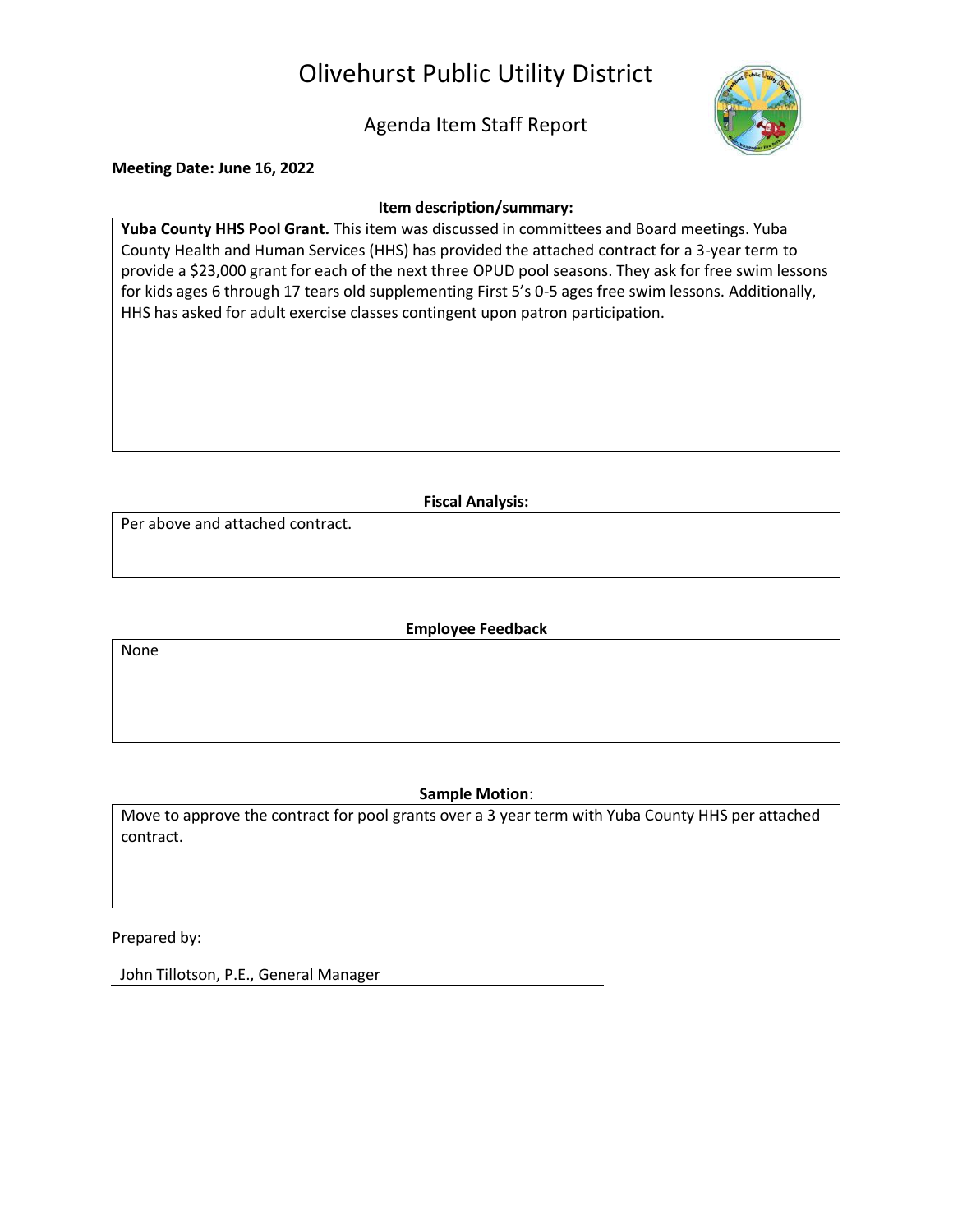#### **AGREEMENT FOR PROFESSIONAL SERVICES**

This Agreement for services ("Agreement") is made as of the Agreement date set forth below by and between the County of Yuba, a political subdivision of the State of California ("the COUNTY"), on behalf of its Health and Human Services Department, and Olivehurst Public Utility District ("CONTRACTOR").

In consideration of the services to be rendered, the sums to be paid, and each and every covenant and condition contained herein, the parties hereto agree as follows:

#### **OPERATIVE PROVISIONS**

#### **1. SERVICES.**

The CONTRACTOR shall provide those services described in Attachment "A," Provision A-1. CONTRACTOR shall provide said services at the time, place and in the manner specified in Attachment "A," Provisions A-2 through A-3.

#### **2. TERM.**

Commencement Date: June 1, 2022

Termination Date: May 31, 2025

Notwithstanding the term set forth above, and unless this Agreement is terminated by either party prior to its termination date, the term of the Agreement may be automatically extended up to ninety (90) days. Any Notice of Termination during this automatic extension period shall be effective upon a ten (10) day written notice to the other party. The purpose of this automatic extension is to allow for continuation of services, and to allow County time in which to complete a novation or renewal agreement for CONTRACTOR AND COUNTY approval.

CONTRACTOR understands and agrees that there is no representation, implication, or understanding that the services provided by CONTRACTOR pursuant to this Agreement will be purchased by COUNTY under a new agreement following expiration or termination of this Agreement, and CONTRACTOR waives all rights or claims to notice or hearing respecting any failure to continue purchase of all or any such services from CONTRACTOR.

## **3. PAYMENT.**

COUNTY shall pay CONTRACTOR for services rendered pursuant to this Agreement at the time and in the amount set forth in Attachment "B." The payment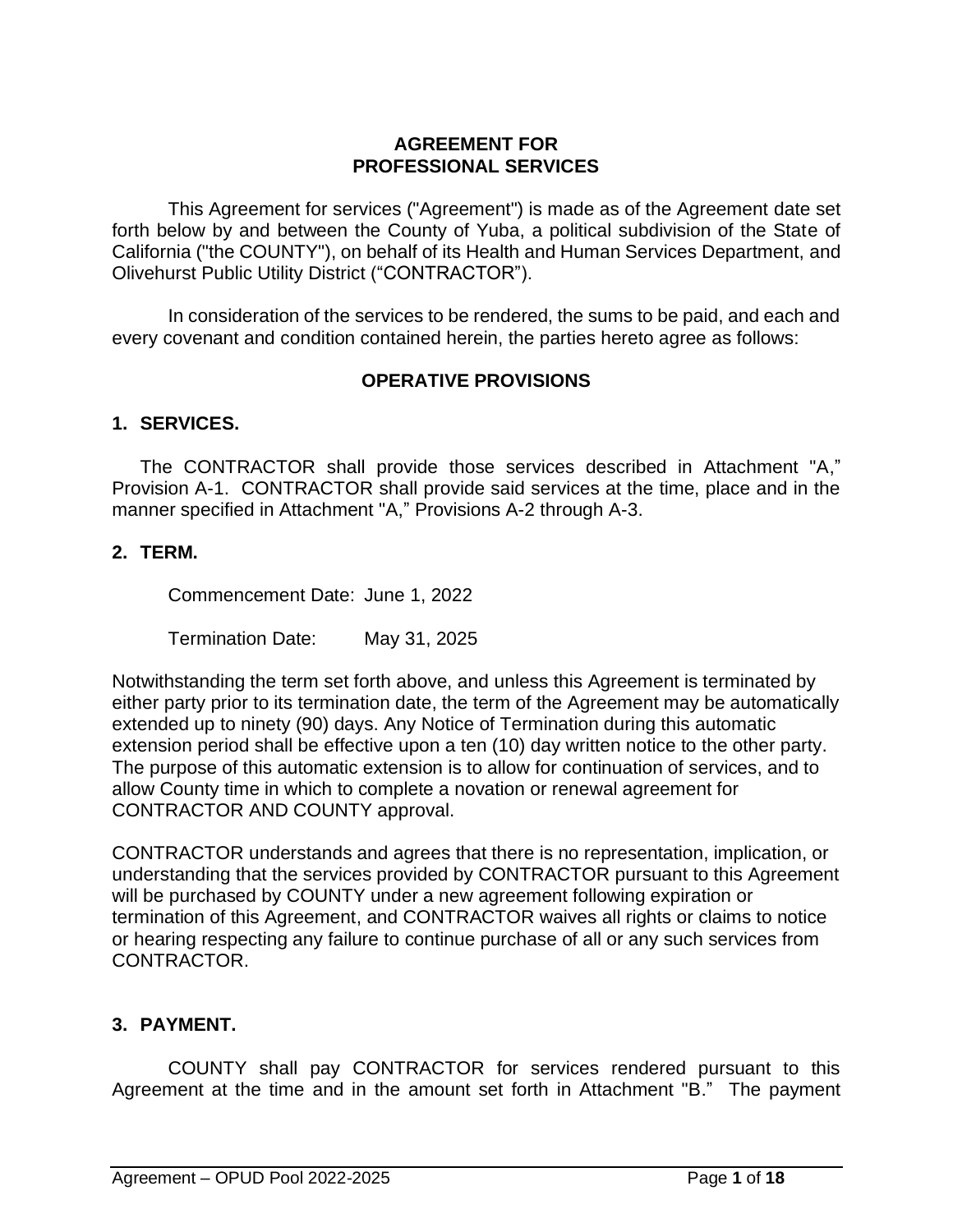specified in Attachment "B" shall be the only payment made to CONTRACTOR for services rendered pursuant to this Agreement. CONTRACTOR shall submit all billings for said services to COUNTY in the manner specified in Attachment "B."

## **4. FACILITIES, EQUIPMENT AND OTHER MATERIALS AND OBLIGATIONS OF COUNTY.**

CONTRACTOR shall, at its sole cost and expense, furnish all facilities, equipment, and other materials which may be required for furnishing services pursuant to this Agreement, unless an exception to this requirement is provided in Attachment "A," Provision A-4.

## **5. ADDITIONAL PROVISIONS.**

Those additional provisions unique to this Agreement are set forth in Attachment "C."

## **6. GENERAL PROVISIONS.**

The General Provisions set forth in Attachment "D" are part of this Agreement. Any inconsistency between said General Provisions and any other terms or conditions of this Agreement shall be controlled by the other term or condition insofar as it is inconsistent with the General Provisions.

## **7. DESIGNATED REPRESENTATIVES.**

The Health and Human Services Department Director is the representative of the COUNTY and will administer this Agreement for the COUNTY. The General Manager of Olivehurst Public Utility District is the authorized representative for CONTRACTOR. Changes in designated representatives shall occur only by advance written notice to the other party.

## **8. ATTACHMENTS.**

All attachments referred to herein are attached hereto and by this reference incorporated herein. Attachments include:

> Attachment A – Services Attachment B – Payment Attachment C – Additional Provisions Attachment D – General Provisions Attachment E – Insurance Provisions

 $11<sup>1</sup>$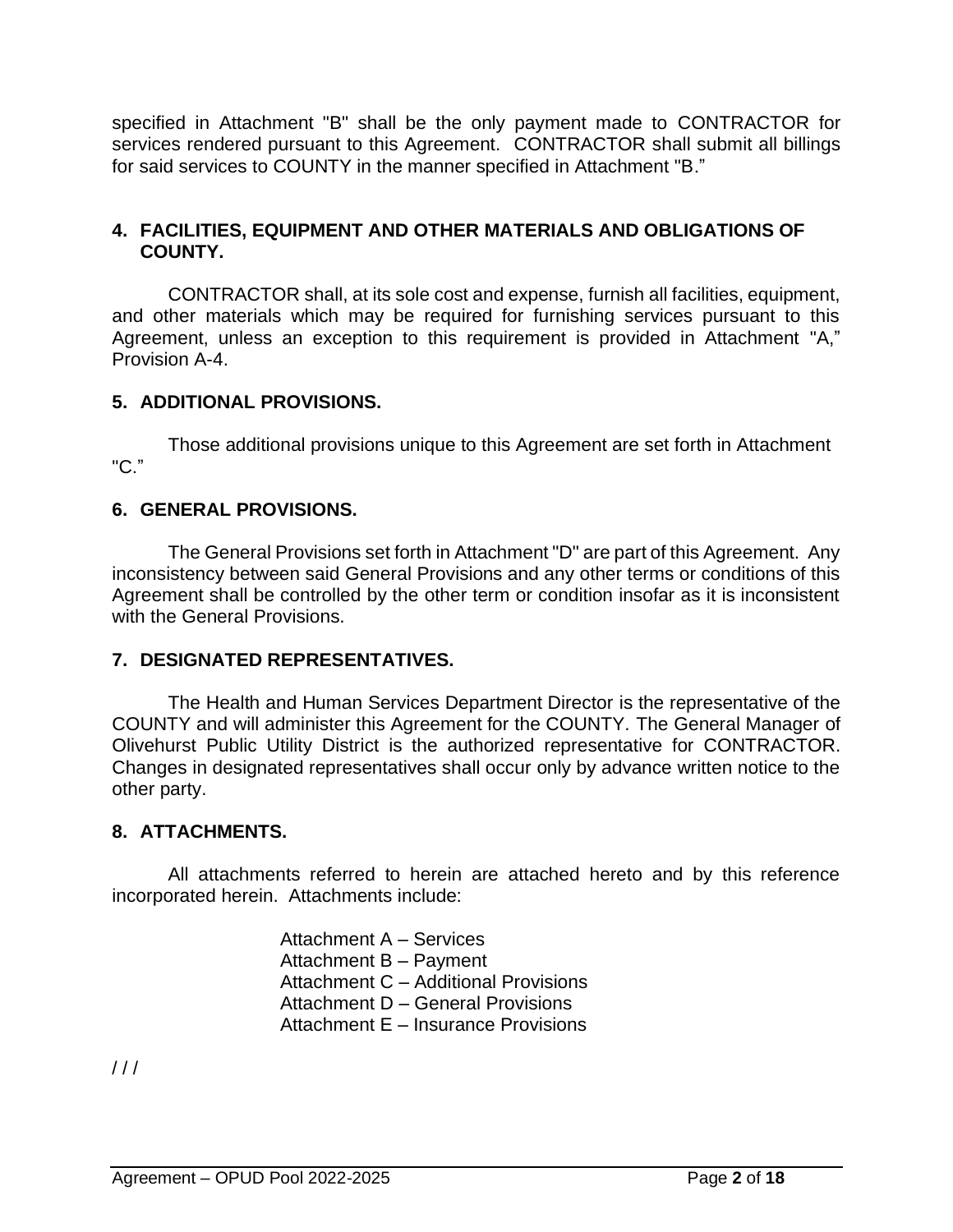#### **9. TERMINATION.**

COUNTY and CONTRACTOR shall each have the right to terminate this Agreement upon ten (10) days written notice to the other party.

IN WITNESS WHEREOF, the parties hereto have executed this Agreement on \_\_\_\_\_\_\_\_\_\_\_\_\_\_\_\_\_\_\_\_\_\_, 2022.

"COUNTY" "CONTRACTOR"

COUNTY OF YUBA COUNTY OF YUBA **DISTRICT** 

\_\_\_\_\_\_\_\_\_\_\_\_\_\_\_\_\_\_\_\_\_\_\_\_\_\_ \_\_\_\_\_\_\_\_\_\_\_\_\_\_\_\_\_\_\_\_\_\_\_\_\_\_

Board of Supervisors **General Manager** 

, Chair **John C. Tillotson, P.E.**, Tax ID: 94-6003628 State ID: 69-0930354

INSURANCE PROVISIONS APPROVED:

\_\_\_\_\_\_\_\_\_\_\_\_\_\_\_\_\_\_\_\_\_\_\_\_ Jill Abel, Human Resource Director and Risk Manager

APPROVED AS TO FORM: COUNTY COUNSEL

\_\_\_\_\_\_\_\_\_\_\_\_\_\_\_\_\_\_\_\_\_\_\_\_ for Michael J. Ciccozzi, County Counsel

RECOMMENDED FOR APPROVAL:

\_\_\_\_\_\_\_\_\_\_\_\_\_\_\_\_\_\_\_\_\_\_\_\_\_\_\_\_\_

Jennifer Vasquez, Director Health and Human Services Department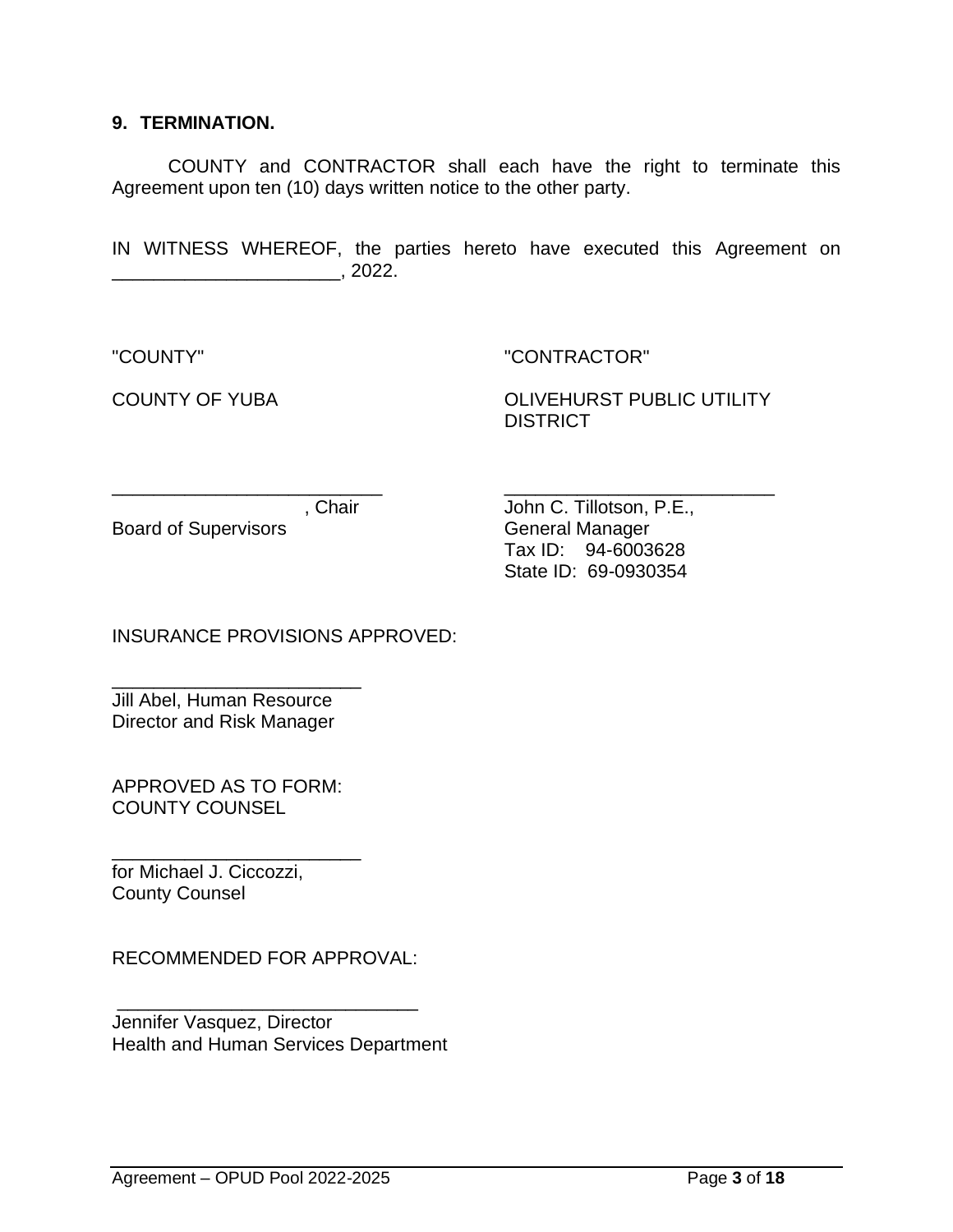## **ATTACHMENT A**

#### **SCOPE OF WORK**

#### **A.1 SCOPE OF SERVICES AND DUTIES.** Contractor shall:

- **A.1.1** Provide certified lifeguards and the pool facility in which to conduct swimming lessons;
- **A.1.2** Provide appropriate number of lifeguards to ensure safety of swimmers;
- **A.1.3** Provide four (4)three (3) two week sessions of swimming lessons to Yuba County children from 9:00 a.m. to 12:00 p.m.10:30am to 11:30am, Monday through FridayThursday. Lessons to children six (6) years of age through seventeen (17) years of age will be provided free of charge;
- **A.1.4** Provide four (4)three (3) two week sessions of water exercise programs such as water aerobics, water polo, volleyball, etc., in the afternoons and on weekends, pending client interest;
- **A.1.5** Provide COUNTY with statistical data for the participants of the swim and exercise programs at the end of the season to gauge success of the respective programs, such data will include:
	- **A.1.5.1** Numbers and age ranges for clients participating in open swim activities.
	- **A.1.5.2** Number of swim passes used.
	- **A.1.5.3** Number and age ranges for clients participating in swim lessons.
	- **A.1.5.4** Number of clients aged 6-17 years old participating in sponsored swim lessons.
	- **A.1.5.5** Number of clients participating in sponsored adult exercise programs.
- **A.1.6** Allow COUNTY staff to set up educational displays at the pool area during swimming lessons provided under this Agreement; and
- **A.1.7** Allow COUNTY staff to hand out water safety equipment to participants.
- $111$
- $111$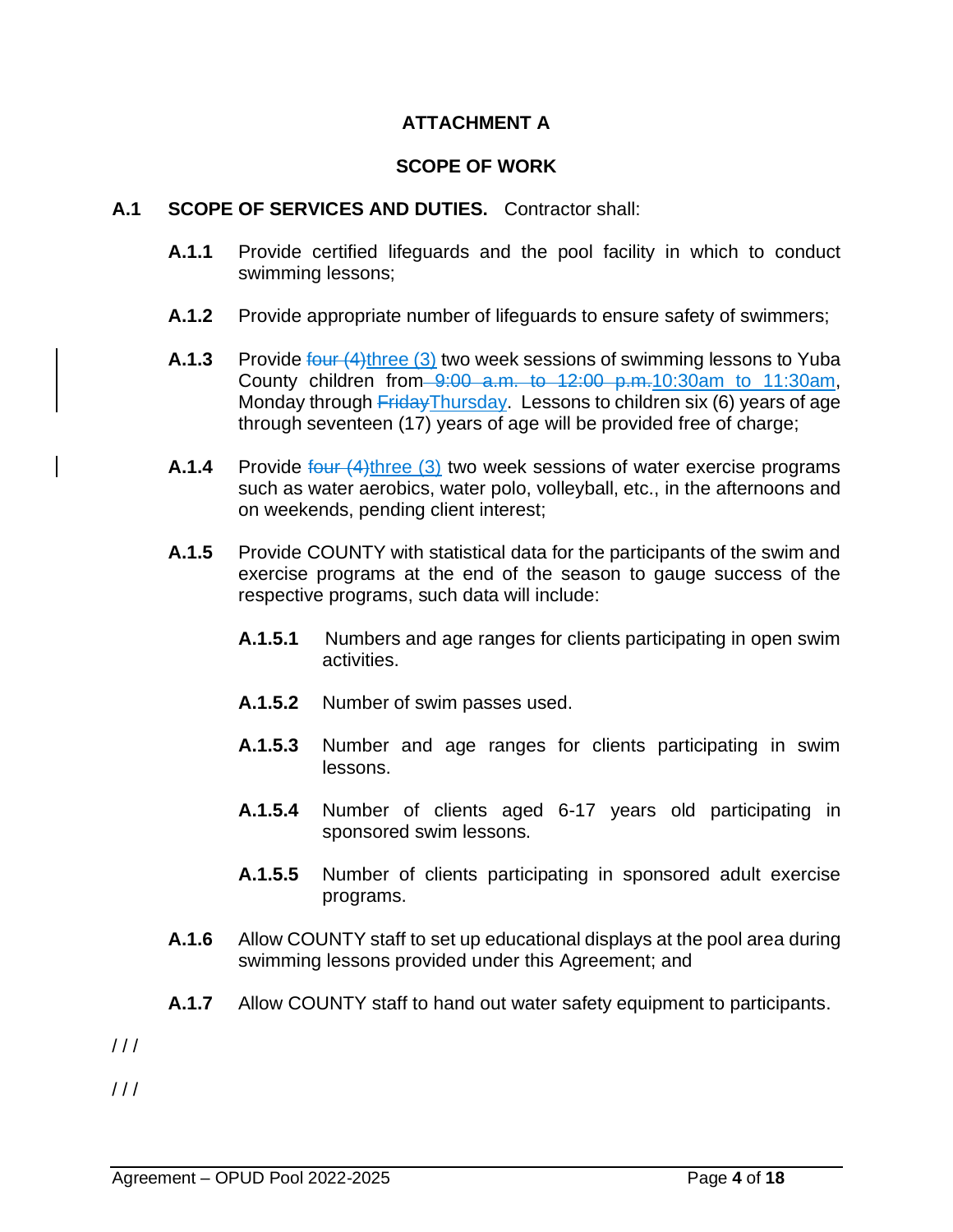## **A.2 TIME SERVICES RENDERED.**

The pool shall remain open during regularly scheduled pool hours through the term of this Agreement, except for closures due to health, safety and weather events. CONTRACTOR shall schedule the swimming lessons to be provided under this Agreement in such a manner as to commence during the term of this Agreement.

The parties anticipate that the regularly scheduled pool hours will be 12:00 pm – 5:00 pm. CONTRACTOR may change this schedule with COUNTY approval.

#### **A.3 MANNER SERVICES ARE TO BE PERFORMED.**

As an independent contractor, CONTRACTOR shall be responsible for providing services and fulfilling obligations hereunder in a professional manner. COUNTY shall not control the manner of performance.

#### **A.4 FACILITIES FURNISHED BY COUNTY.**

CONTRACTOR shall, at his/her sole cost and expense, furnish all facilities, equipment, and other materials, which may be required for furnishing services pursuant to this Agreement.

## **A.5 CONTRACTOR RIGHT TO CLOSE POOL IF NECESSARY.**

CONTRACTOR will not be in violation of this Agreement or incur any liability to COUNTY if it closes the pool or is unable to perform any other obligation under this Agreement because of any required pool maintenance or repairs, any emergency or other unsafe conditions, or any other circumstance as described in Attachment "C," Provision C.7 Force Majeure.

 $11<sup>1</sup>$ 

 $111$ 

 $11<sup>1</sup>$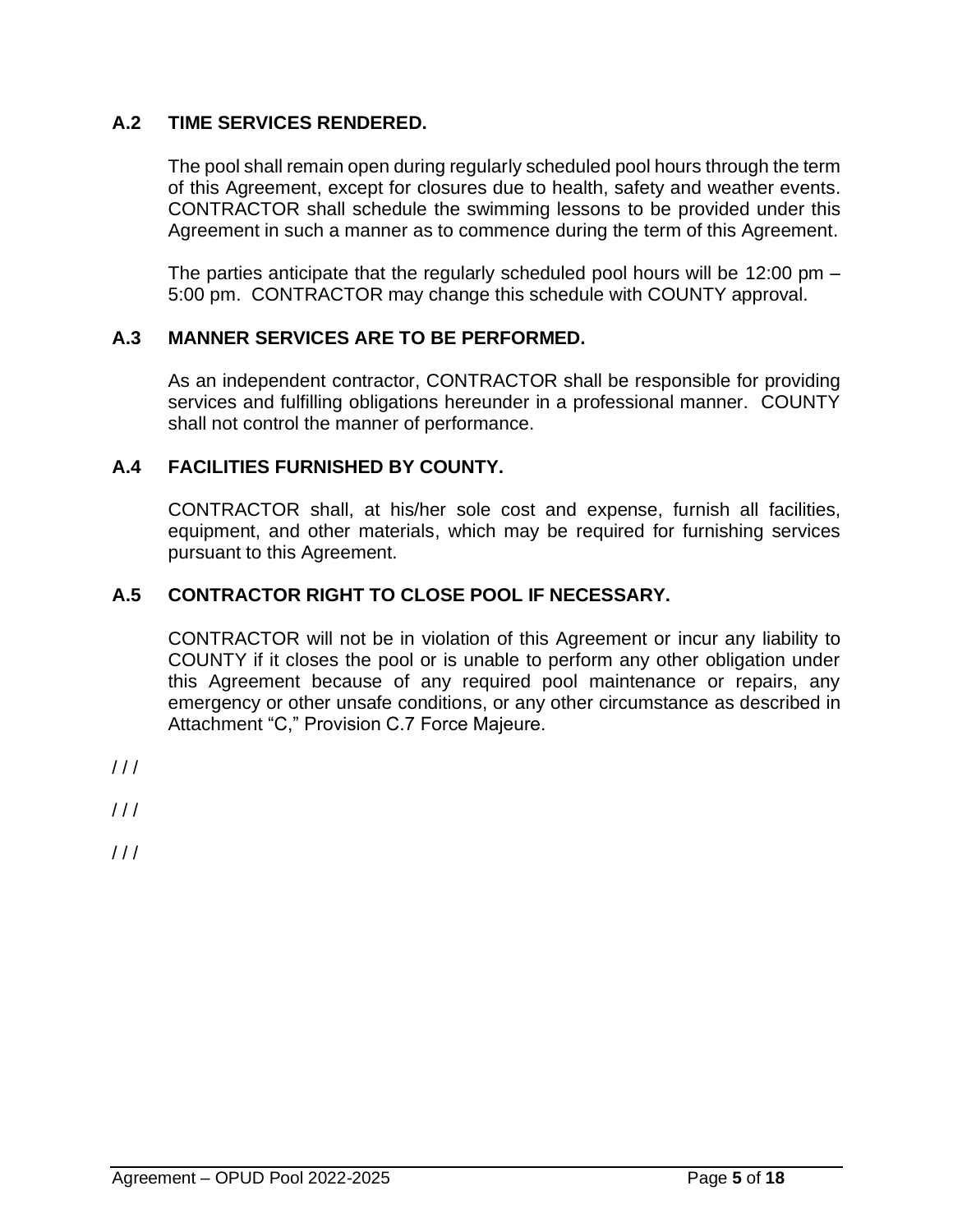# **ATTACHMENT B**

## **PAYMENT**

COUNTY shall pay CONTRACTOR as follows:

- **B.1 BASE CONTRACT FEE.** COUNTY shall pay CONTRACTOR a contract fee not to exceed Twenty-Three Thousand Dollars (\$23,000.00) for the term June 1, 2022 through May 31, 2023, Twenty-Three Thousand Dollars (\$23,000.00) for the term June 1, 2023 through May 31, 2024, and Twenty-Three Thousand Dollars (\$23,000.00) for the term June 1, 2024 through May 31, 2025. In no event shall total compensation paid to CONTRACTOR under this Provision B.1 exceed Sixty-Nine Thousand Dollars (\$69,000.00) for the term of this Agreement, without a formal written amendment to this Agreement approved by the COUNTY.
	- **B.1.1** CONTRACTOR shall submit a one-time invoice for payment of services each year through the term of this Agreement. COUNTY shall remit payment for services rendered to CONTRACTOR within thirty (30) days from receipt of the invoice from CONTRACTOR.
- **B.2 FISCAL PROVISIONS.** In the event that CONTRACTOR does not open the swimming pool to the public for the time frames of June 1, 2022 through September 30, 2022, or June 1, 2023 through September 30, 2023, or June 1, 2024 through September 30, 2024, CONTRACTOR agrees to reimburse COUNTY the entire amount paid for that time frame immediately upon written notice by COUNTY.
- **B.3 TRAVEL COSTS.** COUNTY shall not pay CONTRACTOR for meals, lodging or other travel costs not included in this Agreement unless said costs are approved in advance by the COUNTY representative (Operative Provision 7) and then COUNTY shall pay CONTRACTOR per diem rates in effect on the date of invoice upon presentation of invoices.
- **B.4 AUTHORIZATION REQUIRED.** Services performed by CONTRACTOR and not authorized in this Agreement shall not be paid for by COUNTY. Payment for additional services shall be made to CONTRACTOR by COUNTY if, and only if, this Agreement is amended by both parties in advance of performing additional services.
- $111$
- $111$
- $111$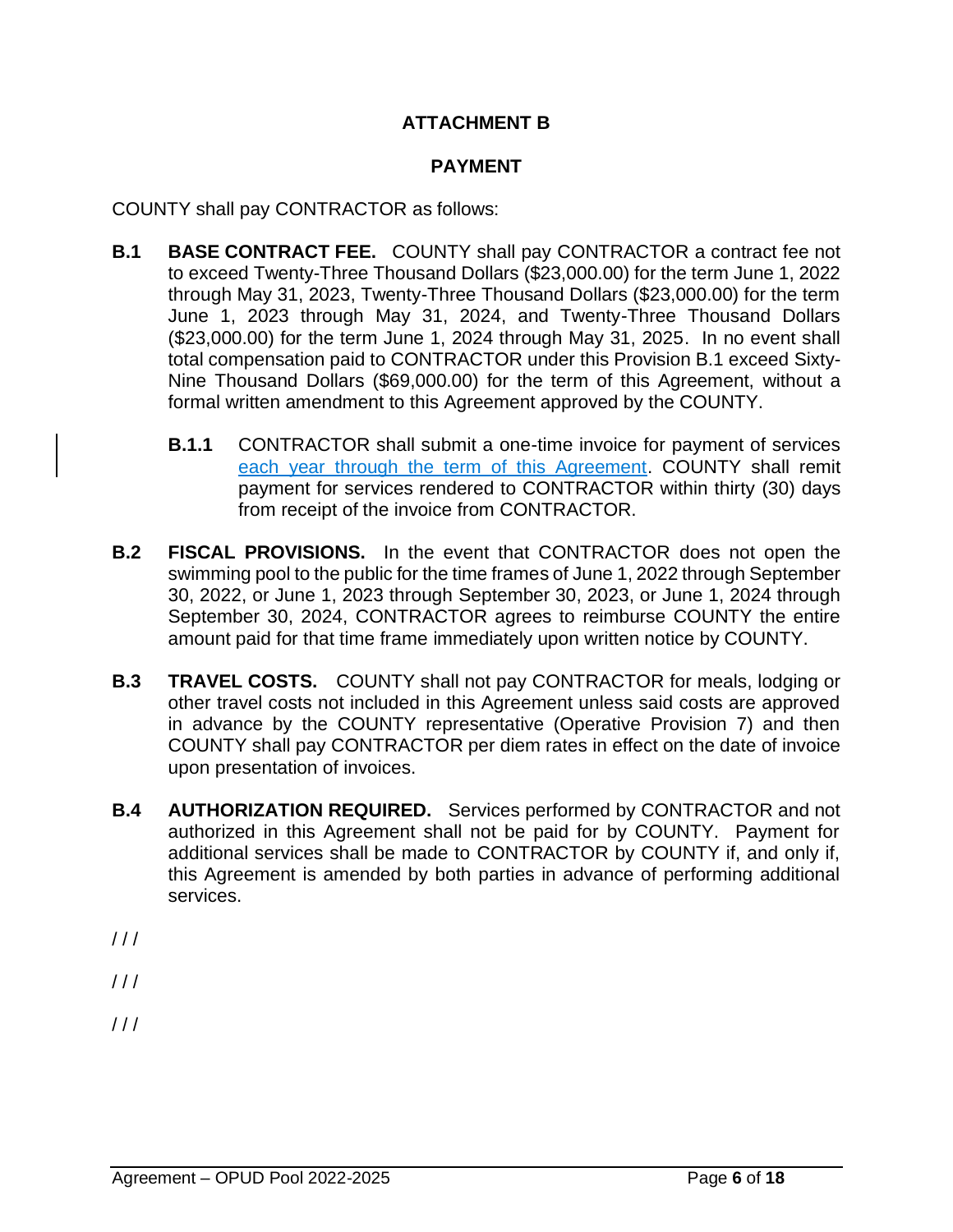# **ATTACHMENT C**

## **ADDITIONAL PROVISIONS**

- **C.1 FUNDING.** CONTRACTOR and COUNTY agree that this Agreement may, at the sole discretion of the COUNTY, be determined null, void, and not be enforceable if all or part of the federal or state funds secured by COUNTY for the purposes of this Agreement are not made available to COUNTY.
- **C.2 HEALTH AND SAFETY STANDARDS.** CONTRACTOR agrees to adhere to all health and safety standards as set forth by the State of California and/or the County of Yuba, including standards set forth in the Injury and Illness Prevention Program.
- **C.3 CHILD ABUSE/ADULT ABUSE.** CONTRACTOR warrants that CONTRACTOR is knowledgeable of the provisions of the Child Abuse and Neglect Reporting Act (Penal Code section 11165 et seq.) and the Elder Abuse and Dependent Adult Civil Protection Act (Welfare and Institutions Code section 15600 et seq.) requiring reporting of suspected abuse. CONTRACTOR agrees that CONTRACTOR and CONTRACTOR's employees will execute appropriate certifications relating to reporting requirements.
- **C.4 DRUG FREE WORKPLACE.** CONTRACTOR warrants that it is knowledgeable of the provisions of Government Code section 8350 et seq. in matters relating to providing a drug-free work place. CONTRACTOR agrees that CONTRACTOR will execute appropriate certifications relating to Drug Free Workplace.
- **C.5 INSPECTION.** CONTRACTOR's performance, place of business, and records pertaining to this Agreement are subject to monitoring, inspection, review, and audit by authorized representatives of COUNTY, the State of California, and the United States government.
- **C.6 CIVIL RIGHTS.** CONTRACTOR warrants that it is aware and understands that the California Department of Social Services, in accordance with Division 21 of the Manual of Policies and Procedures, requires subcontractors that provide services for welfare programs comply with the nondiscrimination statutes as specified in Provision D.12 of this Agreement. CONTRACTOR is hereby informed that additional Civil Rights information and resources are available to CONTRACTOR on the California Department of Social Services, Civil Rights Bureau, website: <http://www.cdss.ca.gov/inforesources/Civil-Rights> and CONTRACTOR agrees to advise subcontractors of this website source of Civil Rights information.
- **C.7 FORCE MAJEURE.** Neither party shall be liable in damages or have the right to terminate this Agreement for any delay or default in performing hereunder if such delay or default is caused by conditions beyond its control including, but not limited to, Acts of God, Government restrictions (including the denial or cancellation of any export or other necessary license), wars, insurrections and/or any other cause beyond the reasonable control of the party whose performance is affected.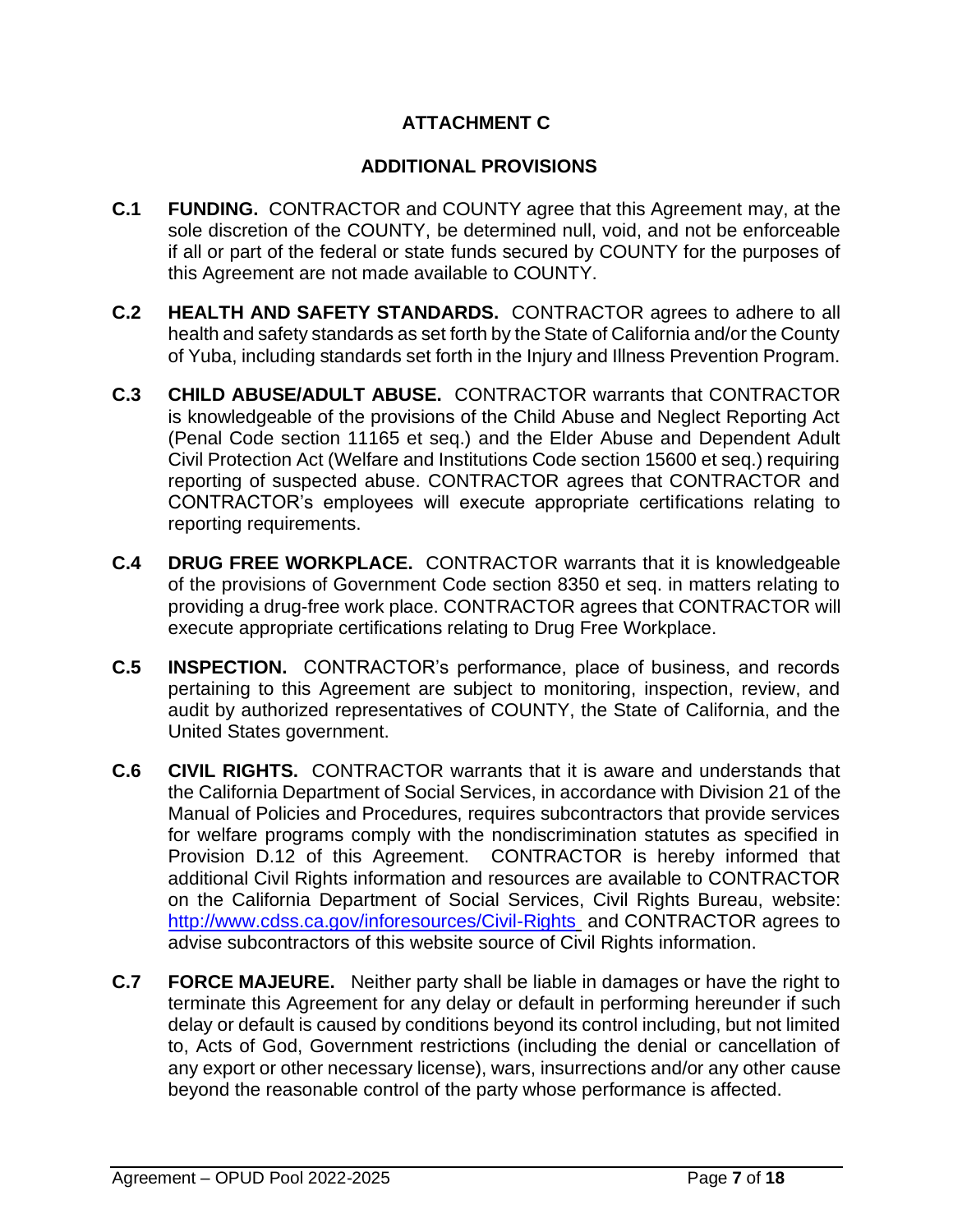- **C.8 LAW, POLICY AND PROCEDURES, LICENSES, AND CERTIFICATES.**  CONTRACTOR agrees to administer this Agreement in accordance with all applicable local, county, state, and federal laws, rules, and regulations applicable to their operations. CONTRACTOR shall further comply with all laws including, but not limited to, those relevant to wages and hours of employment, occupational safety, fire safety, health, sanitation standards and directives, guidelines, and manuals related to this Agreement. All issues shall be resolved using reasonable administrative practices and judgment. CONTRACTOR shall keep in effect all licenses, permits, notices, and certificates required by law and by this Agreement.
- **C.9 RECORDS.** CONTRACTOR agrees to maintain and preserve, and to be subject to examination and audit for a period of three (3) years after termination of Agreement to the COUNTY's Auditor and/to any duly authorized fiscal agent of the COUNTY, any books, documents, papers, and records of CONTRACTOR which are relevant to this Agreement for the purpose of making an audit, or an examination, or for taking excepts and transcriptions.
- **C.10 HAZARDOUS MATERIALS.** CONTRACTOR shall identify all hazardous materials as required under the California Code of Regulations and the State Health Safety Code. CONTRACTOR shall provide Material Safety Data Sheets for all products that may contain hazardous materials to the COUNTY.
- **C.11 ACCEPTANCE.** All work performed and completed under this Agreement is subject to the acceptance of the COUNTY or its authorized representatives. Failure by the CONTRACTOR to take corrective action within twenty-four (24) hours after personal or telephonic notice by the COUNTY's representative on items affecting essential use the facility, safety, or the preservation of property, and within ten (10) days following written notice on other deficiencies, will result in the COUNTY taking whatever corrective action it deems necessary. All costs resulting from such action by the COUNTY will be claimed against CONTRACTOR.
- **C.12 CONFIDENTIALITY.** CONTRACTOR must maintain compliance with confidentiality regulations. At no time shall CONTRACTOR's employees, agents, or representatives in any manner, either directly or indirectly, use for personal benefit or divulge, disclose, or communicate in any manner, any information that is confidential to the COUNTY. CONTRACTOR and its employees, agents, and representatives shall protect such information and treat it as strictly confidential.
- **C.13 DEBARMENT.** COUNTY has verified that the CONTRACTOR does not hold any debarment or suspension filings as verified at [www.sam.gov.](http://www.sam.gov/) If a new debarment action arises during the term of this Agreement, COUNTY reserves the right to suspend or terminate this contract without penalty.
- $111$

 $111$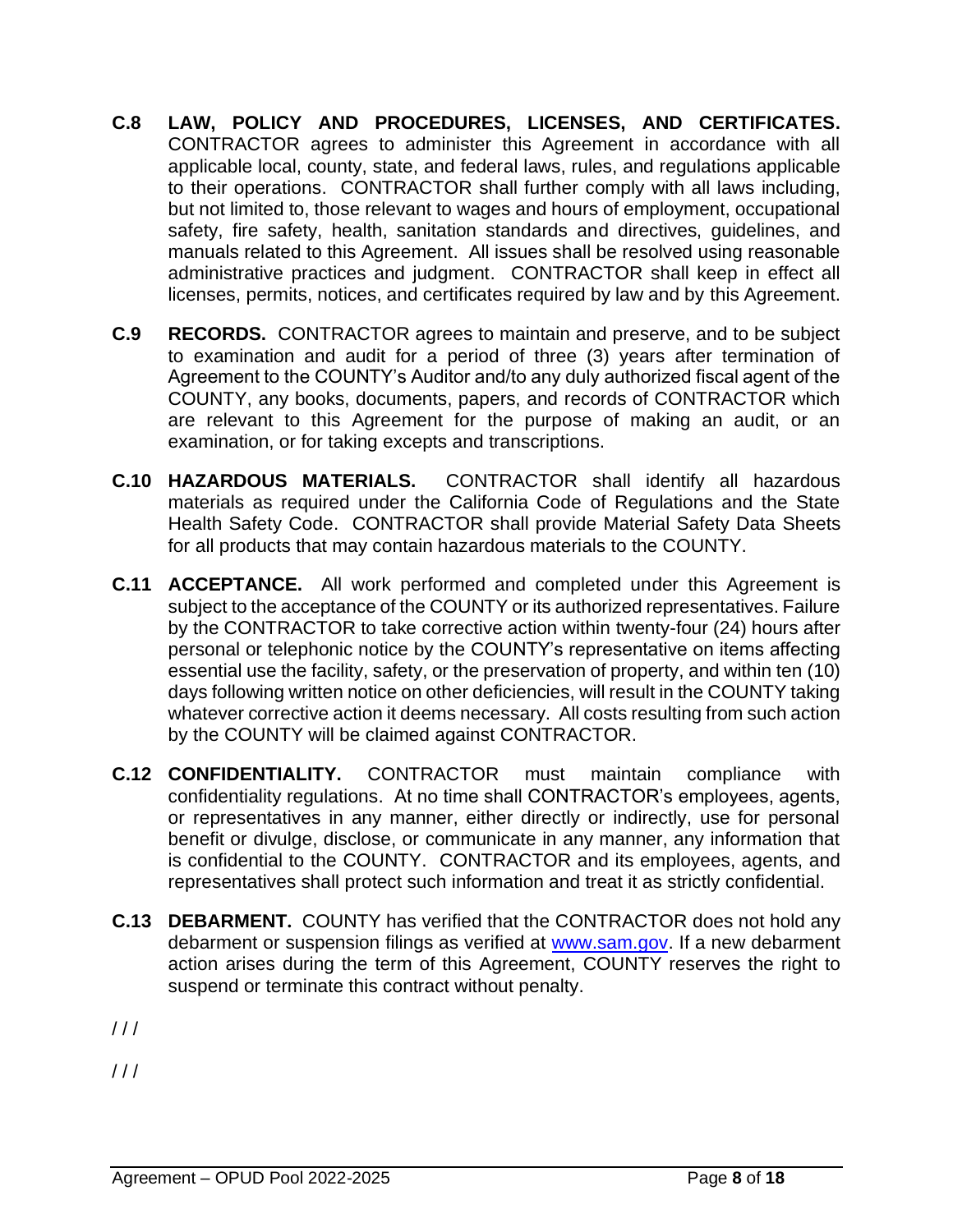## **ATTACHMENT D**

#### **GENERAL PROVISIONS**

- **D.1 INDEPENDENT CONTRACTOR STATUS.** At all times during the term of this Agreement, the following apply:
	- **D.1.1** All acts of CONTRACTOR shall be performed as an independent Contractor and not as an agent, officer or employee of COUNTY. It is understood by both CONTRACTOR and COUNTY that this Agreement is by and between two (2) independent parties and is not intended to and shall not be construed to create the relationship of agent, servant, employee, partnership, joint venture or association.
	- **D.1.2** CONTRACTOR shall have no claim against COUNTY for employee rights or benefits, including, but not limited to, seniority, vacation time, vacation pay, sick leave, personal time off, overtime, medical, dental or hospital benefits, civil service protection, disability retirement benefits, paid holidays or other paid leaves of absence.
	- **D.1.3** CONTRACTOR is solely obligated to pay all applicable taxes, deductions and other obligations, including, but not limited to, federal and state income taxes, withholding and Social Security taxes, unemployment and disability insurance and Workers' Compensation and Medicare payments.
	- **D.1.4** As an independent contractor, CONTRACTOR is not subject to the direction and control of COUNTY except as to the final result contracted for under this Agreement. COUNTY may not require CONTRACTOR to change its manner of doing business, but may require it to redirect its efforts to accomplish what it has agreed to do.
	- **D.1.5** CONTRACTOR may provide services to others during the same period service is provided to COUNTY under this Agreement.
	- **D.1.6** If in the performance of this Agreement any third persons are employed by CONTRACTOR, such persons shall be entirely and exclusively under the direction, supervision and control of CONTRACTOR. All terms of employment including hours, wages, working conditions, discipline, hiring and discharging or any other term of employment or requirements of law shall be determined by the CONTRACTOR.
	- **D.1.7** As an independent contractor, CONTRACTOR hereby indemnifies and holds COUNTY harmless from any and all claims that may be made against COUNTY based on any contention by any third party that an employer-employee relationship exists by reason of this Agreement.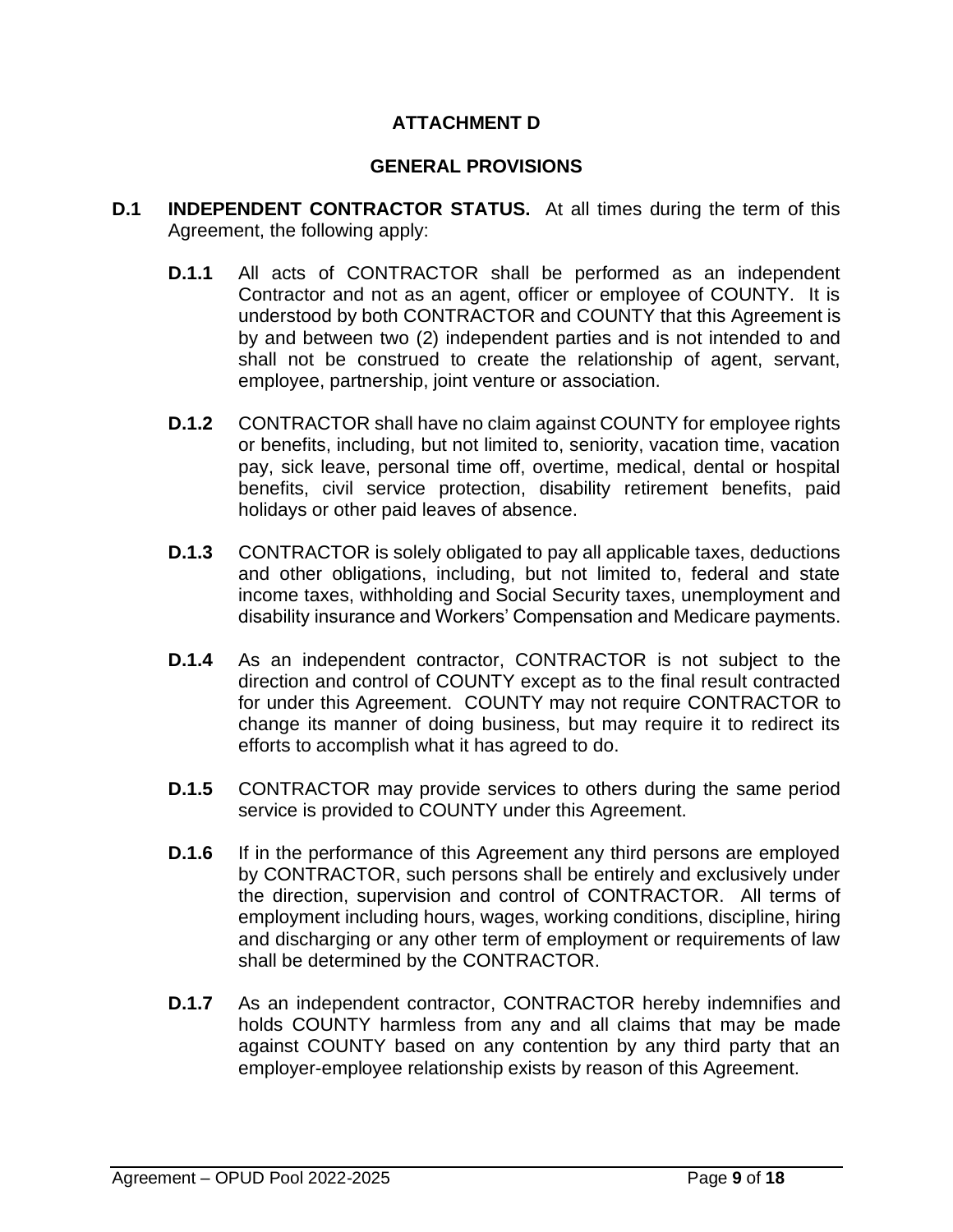- **D.2 LICENSES, PERMITS, ETC.** CONTRACTOR represents and warrants to COUNTY that it has all licenses, permits, qualifications, and approvals of whatsoever nature which are legally required for CONTRACTOR to practice its profession. CONTRACTOR represents and warrants to COUNTY that CONTRACTOR shall, at its sole cost and expense, keep in effect or obtain at all times during the term of this Agreement, any licenses, permits, and approvals which are legally required for CONTRACTOR to practice its profession at the time the services are performed. Failure of the CONTRACTOR to comply with this provision shall authorize the COUNTY to immediately terminate this Agreement notwithstanding any other provision in this Agreement to the contrary.
- **D.3 TIME.** CONTRACTOR shall devote such time to the performance of services pursuant to this Agreement as may be reasonably necessary for the satisfactory performance of CONTRACTOR's obligations pursuant to this Agreement. Neither party shall be considered in default of this Agreement to the extent performance is prevented or delayed by any cause, present or future, which is beyond the reasonable control of the party.
- **D.4 INDEMNITY.** CONTRACTOR shall defend, indemnify, and hold harmless COUNTY, its elected and appointed councils, boards, commissions, officers, agents, and employees from any liability for damage or claims for damage for personal injury, including death, as well as for property damage, which may arise from the intentional or negligent acts or omissions of CONTRACTOR in the performance of services rendered under this Agreement by CONTRACTOR, or any of CONTRACTOR's officers, agents, employees, contractors, or subcontractors.
- **D.5 CONTRACTOR NOT AGENT.** Except as COUNTY may specify in writing, CONTRACTOR shall have no authority, express or implied, to act on behalf of COUNTY in any capacity whatsoever as an agent. CONTRACTOR shall have no authority, express or implied, pursuant to this Agreement to bind COUNTY to any obligation whatsoever.
- **D.6 ASSIGNMENT PROHIBITED.** CONTRACTOR may not assign any right or obligation pursuant to this Agreement. Any attempted or purported assignment of any right or obligation pursuant to this Agreement shall be void and of no legal effect.
- **D.7 PERSONNEL.** CONTRACTOR shall assign only competent personnel to perform services pursuant to this Agreement. In the event that COUNTY, in its sole discretion, at any time during the term of this Agreement, desires the removal of any person or persons assigned by CONTRACTOR to perform services pursuant to this Agreement, CONTRACTOR shall remove any such person immediately upon receiving written notice from COUNTY of its desire for removal of such person or persons.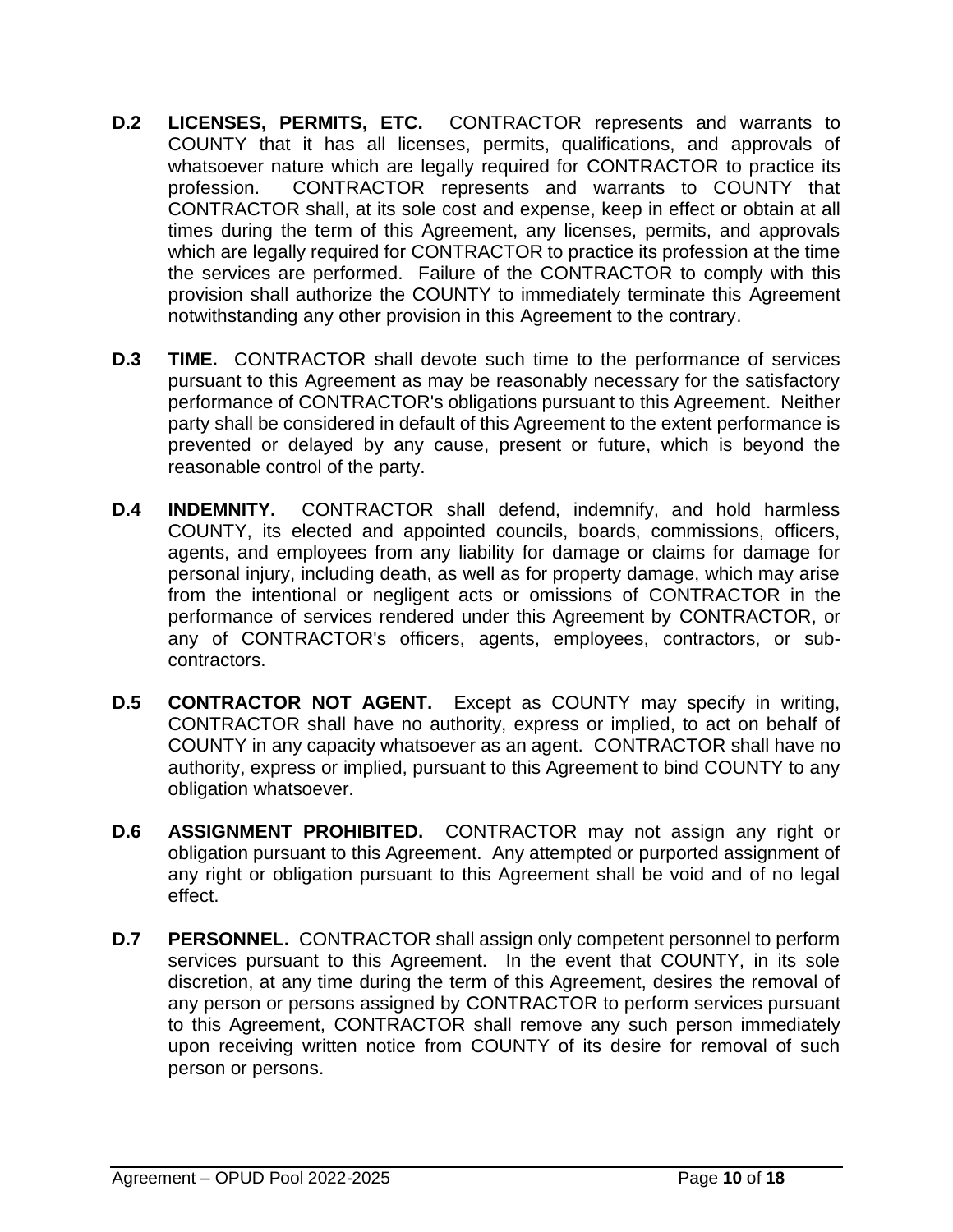- **D.8 STANDARD OF PERFORMANCE.** CONTRACTOR shall perform all services required pursuant to this Agreement in the manner and according to the standards observed by a competent practitioner of the profession in which CONTRACTOR is engaged. All products of whatsoever nature which CONTRACTOR delivers to COUNTY pursuant to this Agreement shall be prepared in a first class and workmanlike manner and shall conform to the standards or quality normally observed by a person practicing in CONTRACTOR's profession.
- **D.9 POSSESSORY INTEREST.** The parties to this Agreement recognize that certain rights to property may create a "possessory interest," as those words are used in the California Revenue and Taxation Code, §107. For all purposes of compliance by COUNTY with Section 107.6 of the California Revenue and Taxation Code, this recital shall be deemed full compliance by the COUNTY. All questions of initial determination of possessory interest and valuation of such interest, if any, shall be the responsibility of the County Assessor and the contracting parties hereto. A taxable possessory interest may be created by this contract; and if created, the party in whom such an interest is vested will be subject to the payment of property taxes levied on such an interest.
- **D.10 TAXES.** CONTRACTOR hereby grants to the COUNTY the authority to deduct from any payments to CONTRACTOR any COUNTY imposed taxes, fines, penalties and related charges which are delinquent at the time such payments under this Agreement are due to CONTRACTOR.
- **D.11 TERMINATION.** Upon termination of this Agreement as otherwise provided herein, CONTRACTOR shall immediately cease rendering service upon the termination date and the following shall apply:
	- **D.11.1** CONTRACTOR shall deliver copies of all writings prepared by it pursuant to this Agreement. The term "writings" shall be construed to mean and include: handwriting, typewriting, printing, photostating, photographing, and every other means of recording upon any tangible thing and form of communication or representation, including letters, words, pictures, sounds, or symbols, or combinations thereof.
	- **D.11.2** COUNTY shall have full ownership and control of all such writings or other communications delivered by CONTRACTOR pursuant to this Agreement.
	- **D.11.3** COUNTY shall pay CONTRACTOR the reasonable value of services rendered by CONTRACTOR to the date of termination pursuant to this Agreement not to exceed the amount documented by CONTRACTOR and approved by COUNTY as work accomplished to date; provided, however, COUNTY shall not in any manner be liable for lost profits which might have been made by CONTRACTOR had CONTRACTOR completed the services required by this Agreement. In this regard, CONTRACTOR shall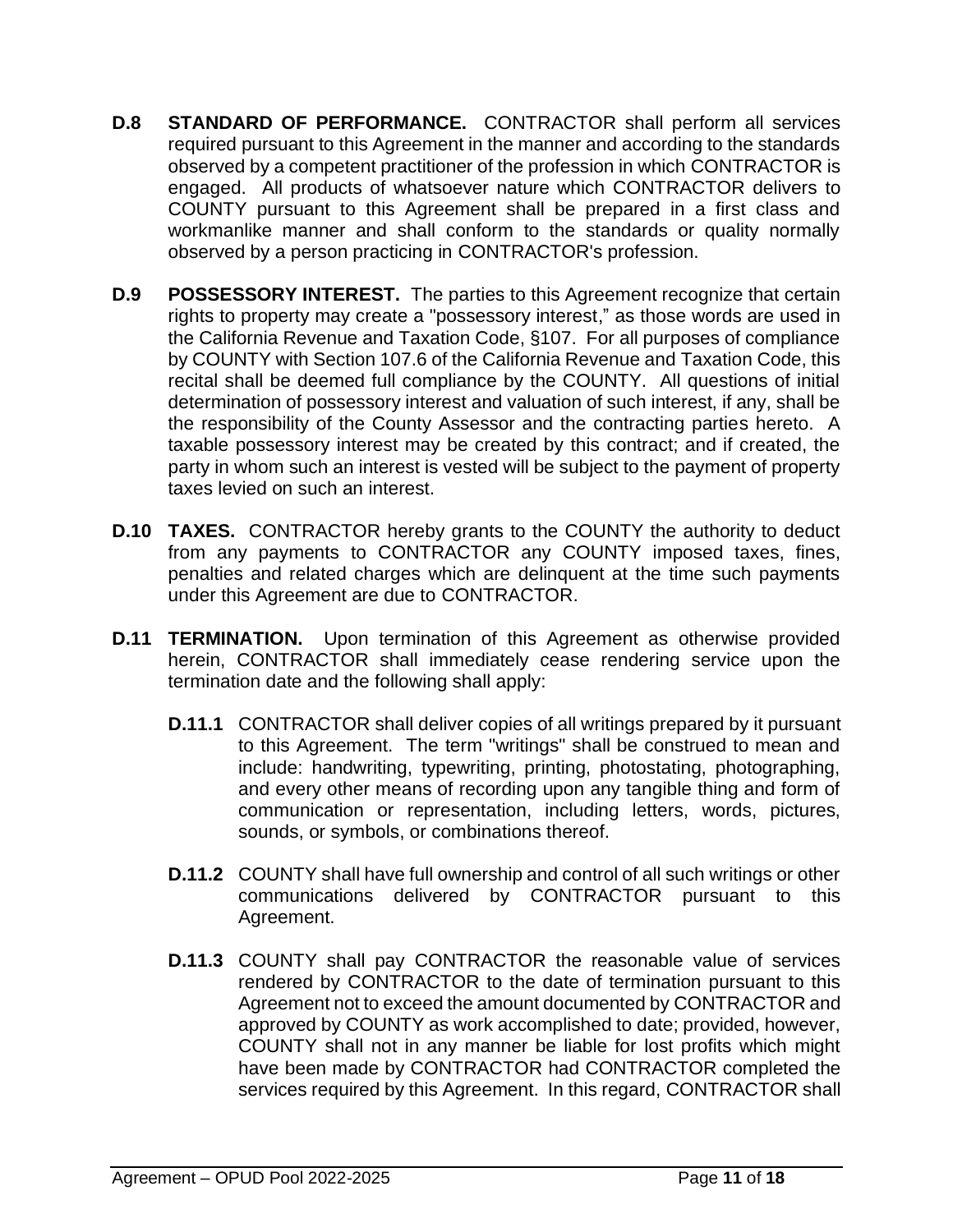furnish to COUNTY such financial information as in the judgment of the COUNTY is necessary to determine the reasonable value of the services rendered by CONTRACTOR. In the event of a dispute as to the reasonable value of the services rendered by CONTRACTOR, the decision of the COUNTY shall be final. The foregoing is cumulative and does not affect any right or remedy which COUNTY may have in law or equity.

CONTRACTOR may terminate its services under this Agreement upon thirty (30) days written notice to the COUNTY, without liability for damages, if CONTRACTOR is not compensated according to the provisions of the Agreement or upon any other material breach of the Agreement by COUNTY.

- **D.12 NON-DISCRIMINATION.** Throughout the duration of this Agreement, CONTRACTOR shall not unlawfully discriminate against any employee of the CONTRACTOR or of the COUNTY or applicant for employment or for services or any member of the public because of race, religion, color, national origin, ancestry, physical or mental disability, medical condition, marital status, age, sex or sexual orientation. CONTRACTOR shall ensure that in the provision of services under this Agreement, its employees and applicants for employment and any member of the public are free from such discrimination. CONTRACTOR shall comply with the provisions of the Fair Employment and Housing Act (Government Code Section 12900 et seq.). The applicable regulations of the Fair Employment Housing Commission implementing Government Code Section 12900, set forth in Chapter 5, Division 4 of Title 2 of the California Code of Regulations are incorporated into this Agreement by reference and made a part hereof as if set forth in full. CONTRACTOR shall also abide by the Federal Civil Rights Act of 1964 and all amendments thereto, and all administrative rules and regulations issued pursuant to said Act. CONTRACTOR shall give written notice of its obligations under this clause to any labor agreement. CONTRACTOR shall include the nondiscrimination and compliance provision of this paragraph in all subcontracts to perform work under this Agreement.
- **D.13 REHABILITATION ACT OF 1973/AMERICANS WITH DISABILITIES ACT OF 1990.** In addition to application of the non-discrimination provision of this Agreement, above, CONTRACTOR agrees to comply with all provisions of section 504 et seq. of the Rehabilitation Act of 1973, and with all provisions of the Americans with Disabilities Act of 1990, and all amendments thereto, and all administrative rules and regulations issued pursuant to said Acts, pertaining to the prohibition of discrimination against qualified handicapped and disabled persons, in all programs or activities, as to employees or recipients of services.

**/ / /**

**/ / /**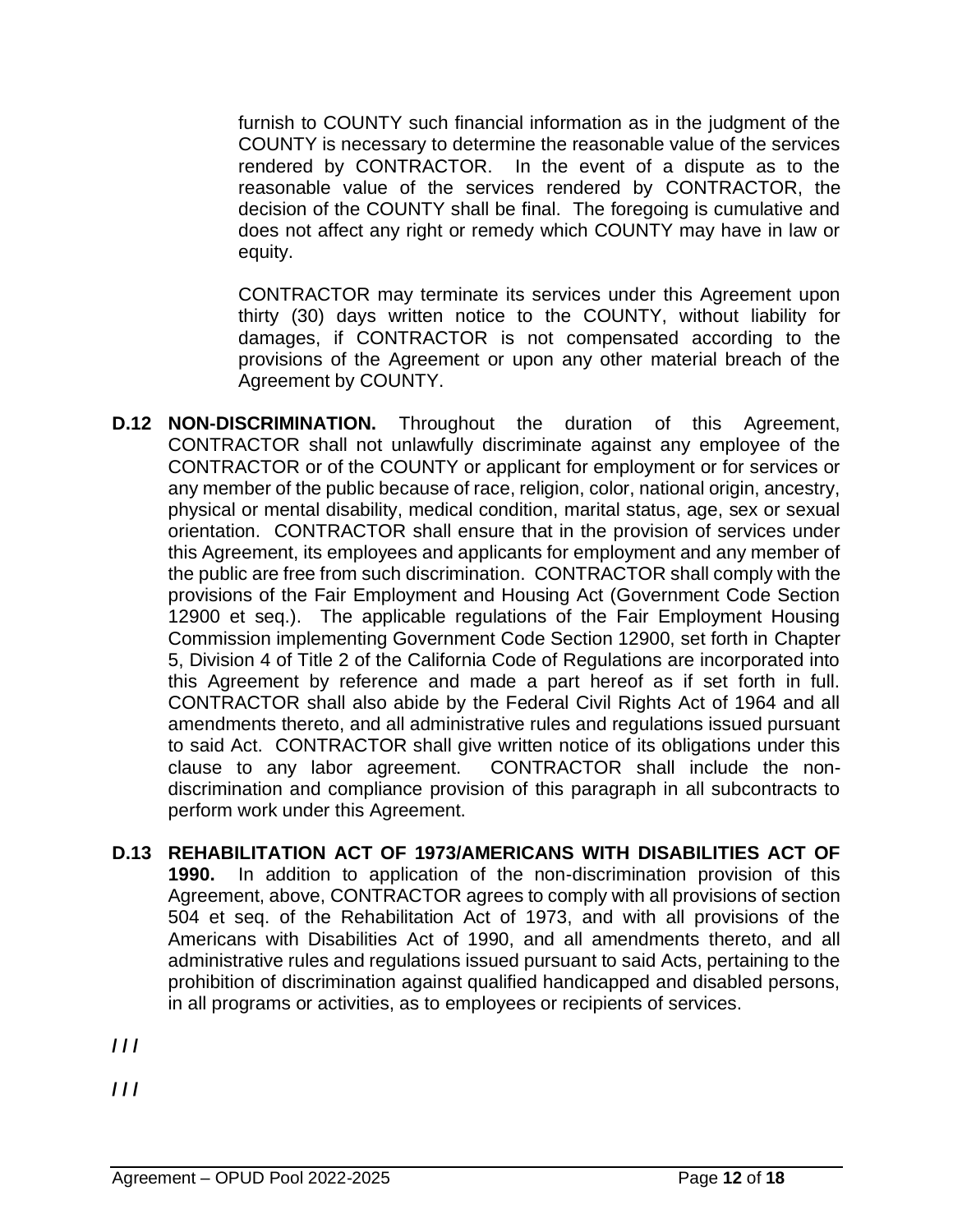- **D.14 OWNERSHIP OF INFORMATION.** All professional and technical information developed under this Agreement and all work sheets, reports, and related data shall become the property of COUNTY, and CONTRACTOR agrees to deliver reproducible copies of such documents to COUNTY on completion of the services hereunder. The COUNTY agrees to indemnify and hold CONTRACTOR harmless from any claim arising out of reuse of the information for other than this Agreement.
- **D.15 WAIVER.** A waiver by any party of any breach of any term, covenant or condition herein contained or a waiver of any right or remedy of such party available hereunder at law or in equity shall not be deemed to be a waiver of any subsequent breach of the same or any other term, covenant or condition herein contained or of any continued or subsequent right to the same right or remedy. No party shall be deemed to have made any such waiver unless it is in writing and signed by the party so waiving.
- **D.16 COMPLETENESS OF INSTRUMENT.** This Agreement, together with its specific references and attachments, constitutes all of the agreements, understandings, representations, conditions, warranties and covenants made by and between the parties hereto. Unless set forth herein, neither party shall be liable for any representations made express or implied.
- **D.17 SUPERSEDES PRIOR AGREEMENTS.** It is the intention of the parties hereto that this Agreement shall supersede any prior agreements, discussions, commitments, representations, or agreements, written or oral, between the parties hereto.
- **D.18 CAPTIONS.** The captions of this Agreement are for convenience in reference only and the words contained therein shall in no way be held to explain, modify, amplify or aid in the interpretation, construction or meaning of the provisions of this Agreement.
- **D.19 DEFINITIONS.** Unless otherwise provided in this Agreement, or unless the context otherwise requires, the following definitions and rules of construction shall apply herein.
	- **D.19.1 NUMBER AND GENDER.** In this Agreement, the neutral gender includes the feminine and masculine, and the singular includes the plural, the word "person" includes corporations, partnerships, firms or associations, wherever the context so requires.
	- **D.19.2 MANDATORY AND PERMISSIVE.** "Shall" and "will" and "agrees" are mandatory. "May" is permissive.
- **D.20 TERM INCLUDES EXTENSIONS.** All references to the term of this Agreement or the Agreement Term shall include any extensions of such term.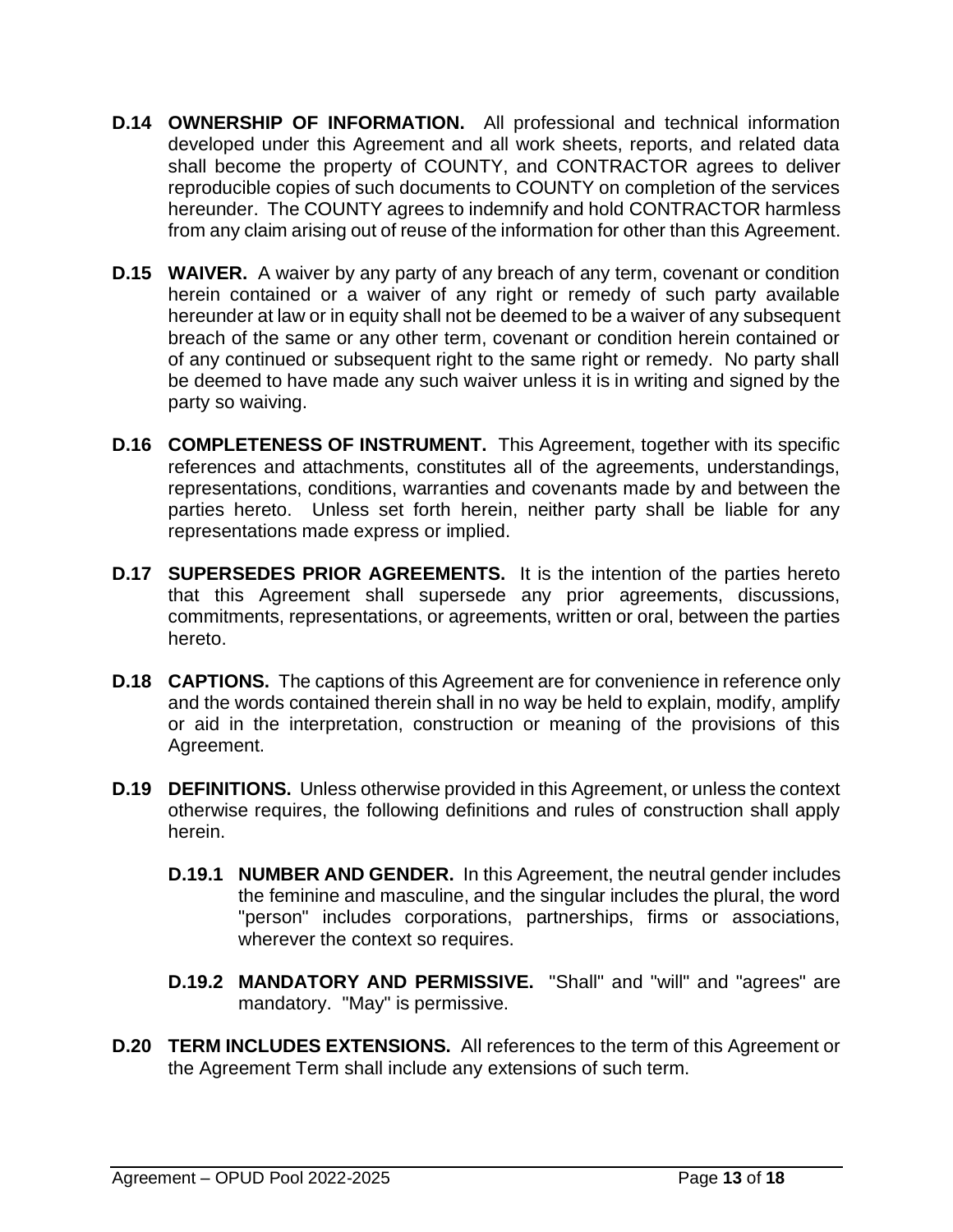- **D.21 SUCCESSORS AND ASSIGNS.** All representations, covenants and warranties specifically set forth in this Agreement, by or on behalf of, or for the benefit of any or all of the parties hereto, shall be binding upon and inure to the benefit of such party, its successors and assigns.
- **D.22 MODIFICATION.** No modification or waiver of any provision of this Agreement or its attachments shall be effective unless such waiver or modification shall be in writing, signed by all parties, and then shall be effective only for the period and on the condition, and for the specific instance for which given.
- **D.23 COUNTERPARTS.** This Agreement may be executed simultaneously and in several counterparts, each of which shall be deemed an original, but which together shall constitute one and the same instrument.
- **D.24 OTHER DOCUMENTS.** The parties agree that they shall cooperate in good faith to accomplish the object of this Agreement and to that end, agree to execute and deliver such other and further instruments and documents as may be necessary and convenient to the fulfillment of these purposes.
- **D.25 PARTIAL INVALIDITY.** If any term, covenant, condition or provision of this Agreement is held by a Court of competent jurisdiction to be invalid, void or unenforceable, the remainder of the provision and/or provisions shall remain in full force and effect and shall in no way be affected, impaired or invalidated.
- **D.26 JURISDICTION.** It is agreed by the parties hereto that unless otherwise expressly waived by them, any action brought to enforce any of the provisions hereof or for declaratory relief hereunder shall be filed and remain in a Court of competent jurisdiction in the County of Yuba, State of California.
- **D.27 CONTROLLING LAW.** The validity, interpretation and performance of this Agreement shall be controlled by and construed under the laws of the State of California.
- **D.28 TIME IS OF THE ESSENCE.** Time is of the essence of this Agreement and each covenant and term a condition herein.
- **D.29 AUTHORITY.** All parties to this Agreement warrant and represent that they have the power and authority to enter into this Agreement in the names, titles and capacities herein stated and on behalf of any entities, persons, estates or firms represented or purported to be represented by such entity(s), person(s), estate(s) or firm(s) and that all formal requirements necessary or required by any state and/or federal law in order to enter into this Agreement have been fully complied with. Further, by entering into this Agreement, neither party hereto shall have breached the terms or conditions of any other contract or agreement to which such party is obligated, which such breach would have a material effect hereon.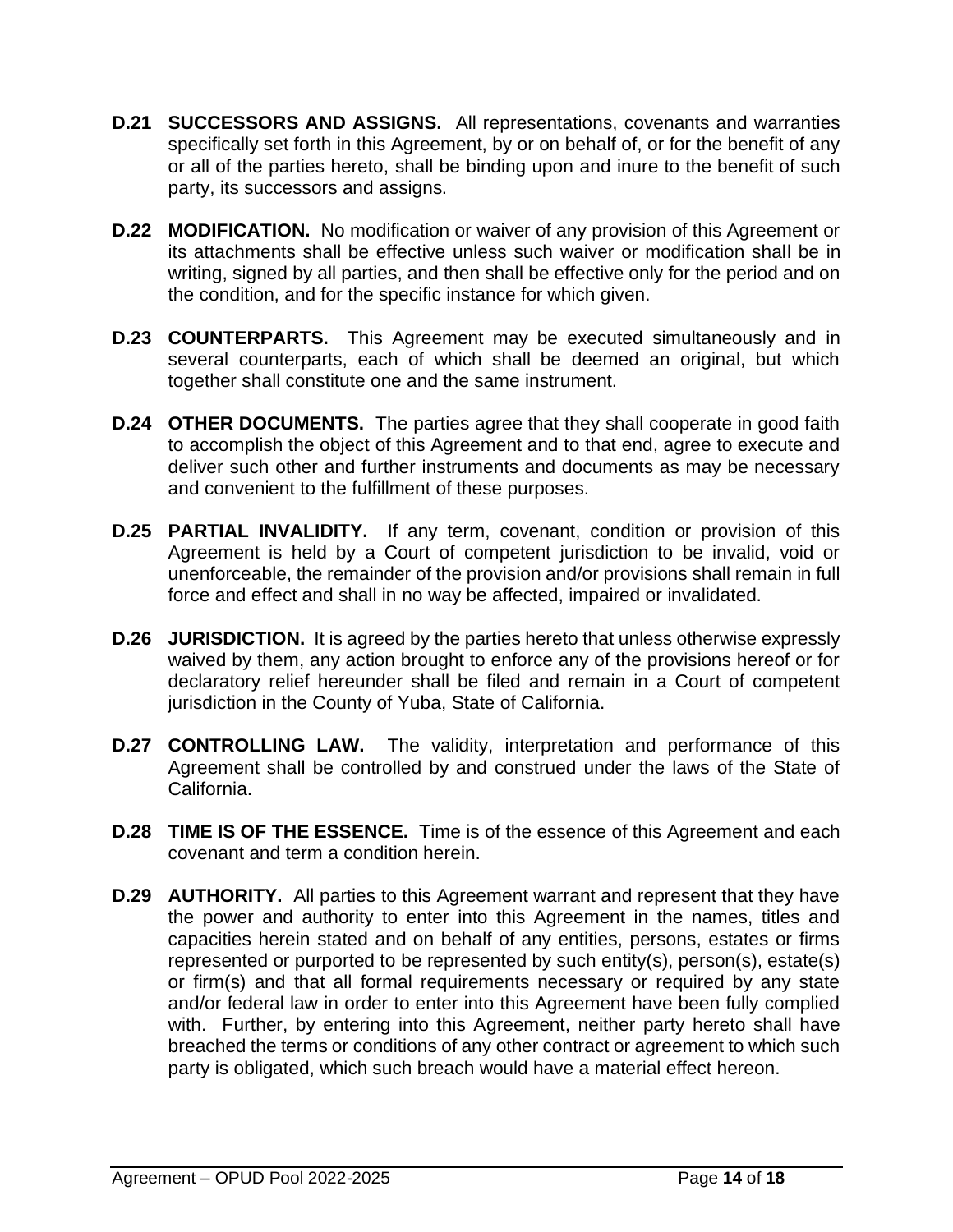**D.30 CONFLICT OF INTEREST.** Neither a COUNTY employee whose position in COUNTY enables such employee to influence the award of this Agreement or any competing Agreement, nor a spouse or economic dependent of such employee, shall be employed in any capacity by CONTRACTOR herein, or have any other direct or indirect financial interest in this Agreement.

CONTRACTOR may be subject to the disclosure requirements of the COUNTY conflict of interest code if in a position to make decisions or influence decisions that could have an effect on the CONTRACTOR's financial interest. The County Administrator shall determine in writing if CONTRACTOR has been hired to perform a range of duties that is limited in scope and thus is not required to fully comply with the disclosure requirements described in the Yuba County Conflict of Interest Code.

**D.31 NOTICES.** All notices and demands of any kind which either party may require or desire to serve on the other in connection with this Agreement must be served in writing either by personal service or by registered or certified mail, return receipt requested, and shall be deposited in the United States Mail, with postage thereon fully prepaid, and addressed to the party so to be served as follows:

If to "COUNTY": With a copy to:

Yuba County Health and Human Services Department Attn: Jennifer Vasquez, Director 5730 Packard Avenue, Suite 100 P.O. Box 2320 Marysville, CA 95901

County Counsel County of Yuba 915 8<sup>th</sup> Street, Suite 111 Marysville, CA 95901

If to "CONTRACTOR": John C. Tillotson, P.E. General Manager Olivehurst Public Utility District 1970 9<sup>th</sup> Avenue P.O. Box 670 Olivehurst, CA 95961

**/ / /**

**/ / /**

**/ / /**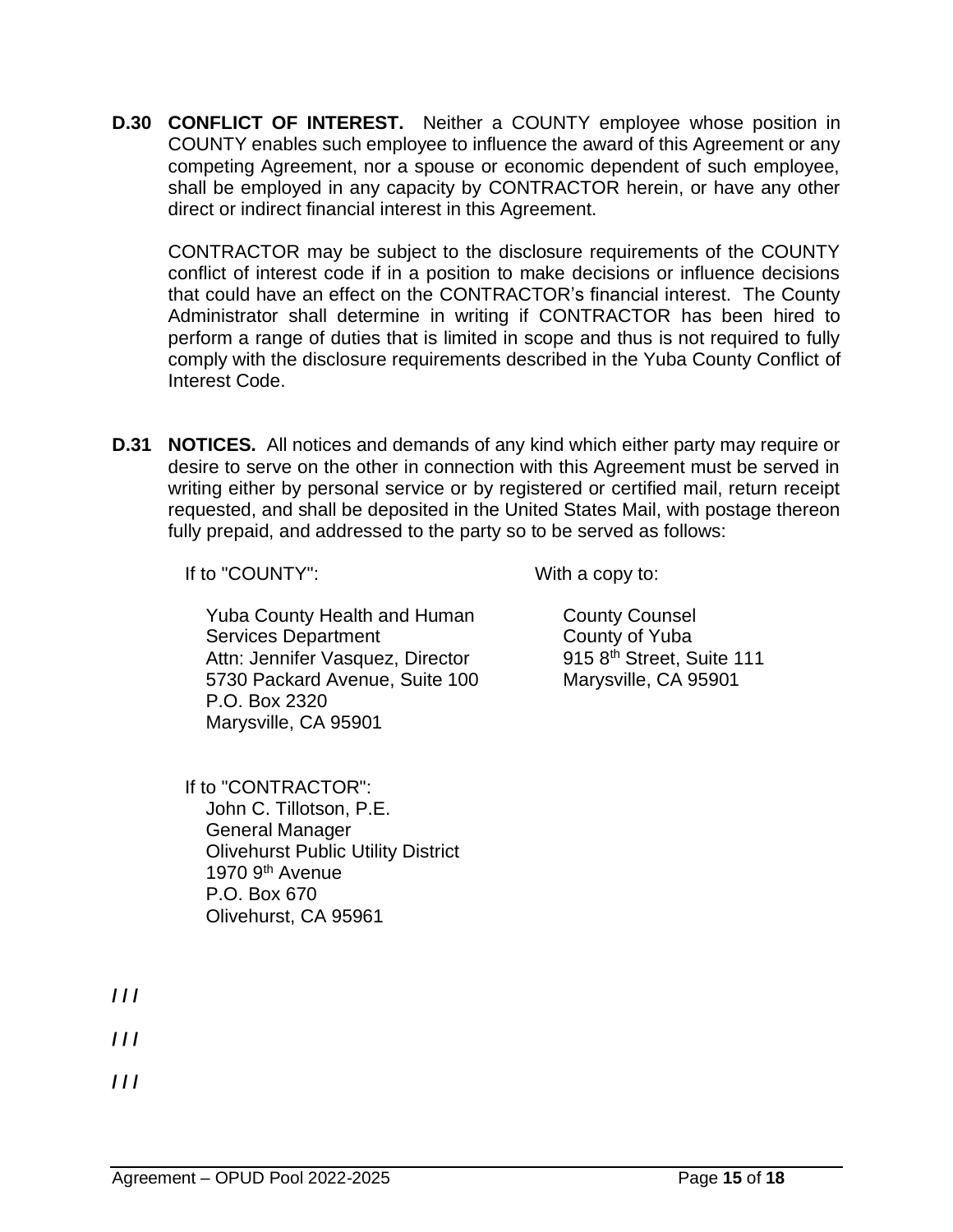## **ATTACHMENT E**

#### **INSURANCE PROVISIONS**

- **E.1 INSURANCE.** CONTRACTOR shall procure and maintain for the duration of the contract insurance against claims for injuries to persons or damages to property which may arise from or in connection with the performance of the work hereunder by the CONTRACTOR, its agents, representatives, or employees.
- **E.2 MINIMUM SCOPE AND LIMIT OF INSURANCE.** Coverage shall be at least as broad as:
	- **E.2.1 Commercial General Liability** (CGL): Insurance Services Office Form CG 00 01 covering CGL on an "occurrence" basis for bodily injury and property damage, including products-completed operations, personal injury and advertising injury, with limits no less than \$1,000,000 per occurrence. If a general aggregate limit applies, either the general aggregate limit shall apply separately to this project/location or the general aggregate limit shall be twice the required occurrence limit.
	- **E.2.2 Automobile Liability:** Insurance Services Office Form Number CA 0001 covering, Code 1 (any auto), or if CONTRACTOR has no owned autos, Code 8 (hired) and 9 (non-owned), with limit no less than \$1,000,000 per accident for bodily injury and property damage.
	- **E.2.3 Workers' Compensation** insurance as required by the State of California, with Statutory Limits, and Employer's Liability Insurance with limit of no less than \$1,000,000 per accident for bodily injury or disease.
	- **E.2.4** Professional Liability (Errors and Omissions) Insurance as appropriate to CONTRACTOR's profession, with limits no less than \$1,000,000 per occurrence or claim, \$2,000,000 aggregate.

If the CONTRACTOR maintains higher limits than the minimums shown above, COUNTY requires and shall be entitled to coverage for the higher limits maintained by CONTRACTOR.

- **E.3 Other Insurance Provisions.** The insurance policies are to contain, or be endorsed to contain, the following provisions:
- **E.4****Additional Insured Status. COUNTY, its officers, officials, employees, and volunteers are to be covered as additional insureds** on the auto policy with respect to liability arising out of automobiles owned, leased, hired or borrowed by or on behalf of CONTRACTOR; and on the CGL policy with respect to liability arising out of work or operations performed by or on behalf of CONTRACTOR including materials, parts, or equipment furnished in connection with such work or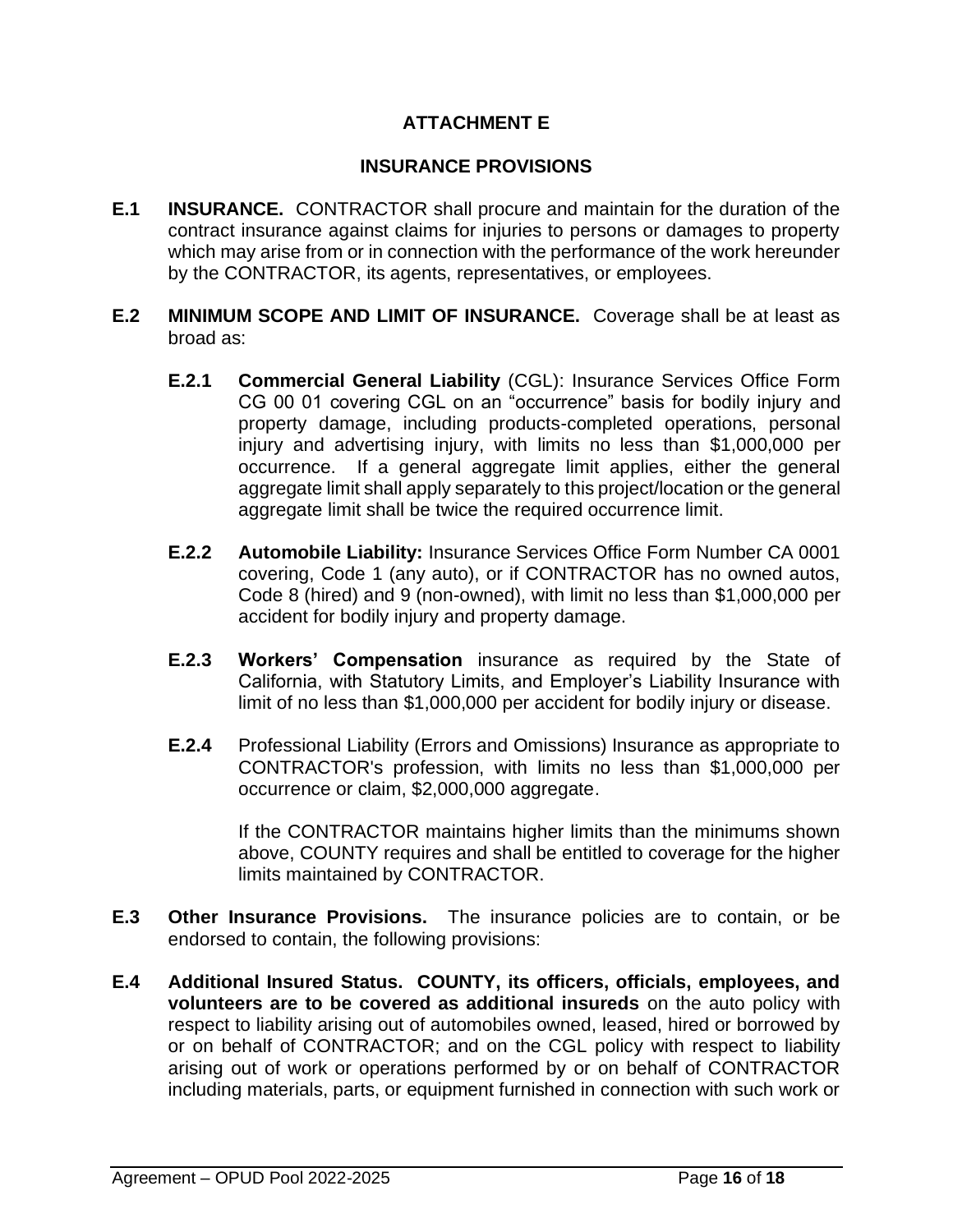operations. General liability coverage can be provided in the form of an endorsement to the CONTRACTOR's insurance (at least as broad as ISO Form CG 20 10, 11 85 or both CG 20 10 and CG 23 37 forms if later revisions used).

- **E.5 Primary Coverage.** For any claims related to this contract, **CONTRACTOR's insurance coverage shall be primary** insurance as respects COUNTY, its officers, officials, employees, and volunteers. Any insurance or self-insurance maintained by COUNTY, its officers, officials, employees, or volunteers shall be excess of CONTRACTOR's insurance and shall not contribute with it.
- **E.6 Notice of Cancellation.** Each insurance policy required above shall state that **coverage shall not be canceled, except with notice to the COUNTY**.
- **E.7 Waiver of Subrogation.**CONTRACTOR hereby grants to COUNTY a waiver of any right to subrogation which any insurer of said CONTRACTOR may acquire against COUNTY by virtue of the payment of any loss under such insurance. CONTRACTOR agrees to obtain any endorsement that may be necessary to effect this waiver of subrogation, but this provision applies regardless of whether or not COUNTY has received a waiver of subrogation endorsement from the insurer.
- **E.8 Deductibles and Self-Insured Retentions.**Any deductibles or self-insured retentions must be declared to and approved by COUNTY. COUNTY may require CONTRACTOR to provide proof of ability to pay losses and related investigations, claim administration, and defense expenses within the retention.
- **E.9 Acceptability of Insurers.**Insurance is to be placed with insurers with a current A.M. Best's rating of no less than A:VII, unless otherwise acceptable to the COUNTY.
- **E.10 Claims Made Policies.** If any of the required policies provide coverage on a claims-made basis:
	- **E.10.1** The Retroactive Date must be shown and must be before the date of the contract or the beginning of contract work.
	- **E.10.2** Insurance must be maintained and evidence of insurance must be provided for at least five (5) years after completion of the contract of work.
	- **E.10.3** If coverage is canceled or non-renewed, and not replaced with another claims-made policy form with a Retroactive Date prior to the contract effective date, CONTRACTOR must purchase "extended reporting" coverage for a minimum of five (5) years after completion of contract work.
- **E.11 Verification of Coverage.** CONTRACTOR shall furnish COUNTY with original certificates and amendatory endorsements or copies of the applicable policy language effecting coverage required by this clause. All certificates and